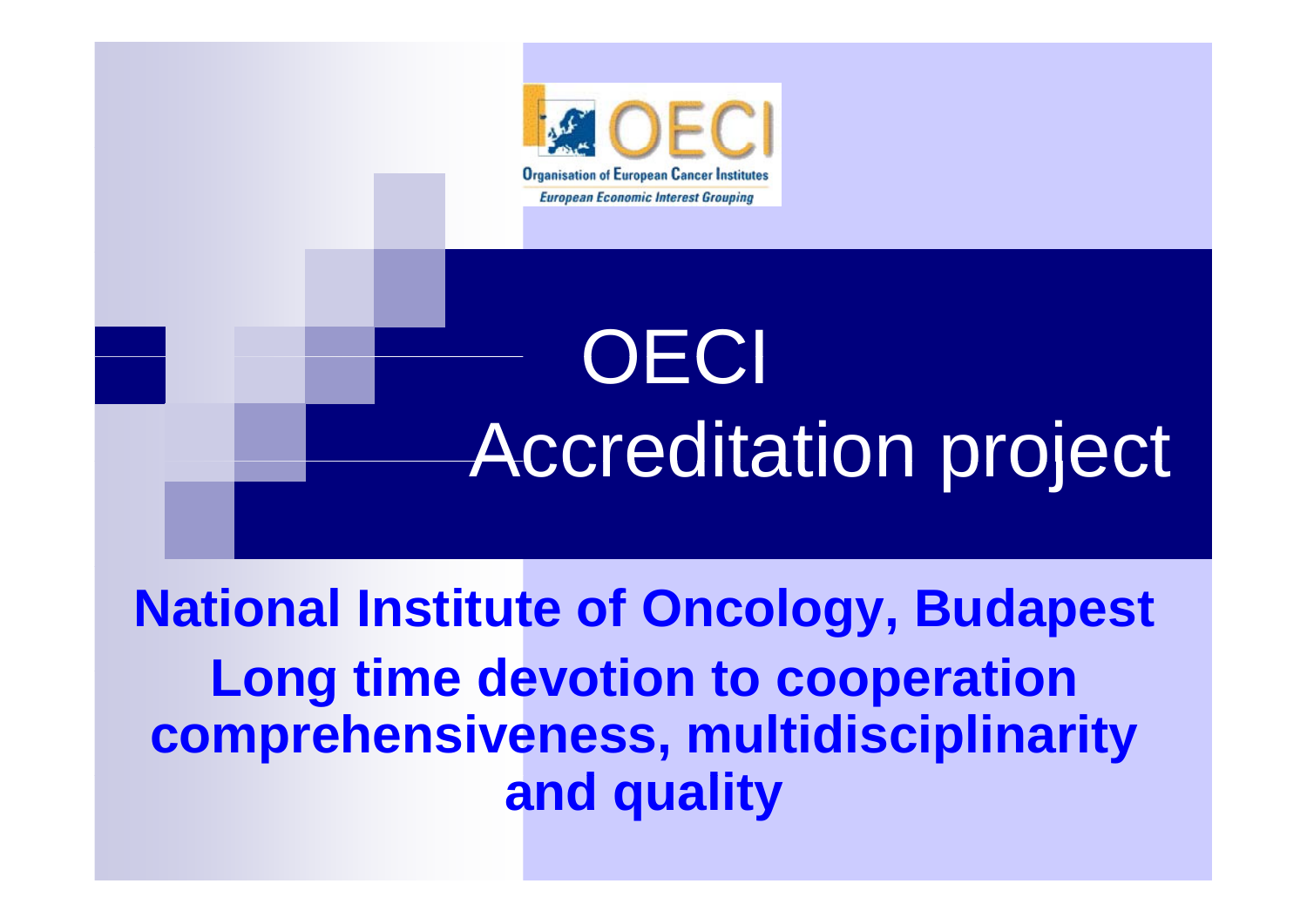# **Introduction**



- **Founded in 1936, first multidisciplinary teams: 1936**
- International collaboration from early times
	- $\blacksquare$  **OECI member from the beginning , Prof. Eckhardt: president of OECI in the late 80s.**
	- **C t l E O l G 80 Central European Oncology Group: 80s**
- **And now**
	- $\blacksquare$  **Extensive collaboration with organizations / / universities on four continents**
	- $\Box$ **Member of all significant cancer organizations**

**Quality**

 $\Box$  **International: Center of Excellence initiative and meetings Milan national cancer institute's meetings, Milan, initiative, Lyon**

**□ Home: ISO system since 2001, Integrated Hospital System (IHS) since 2006**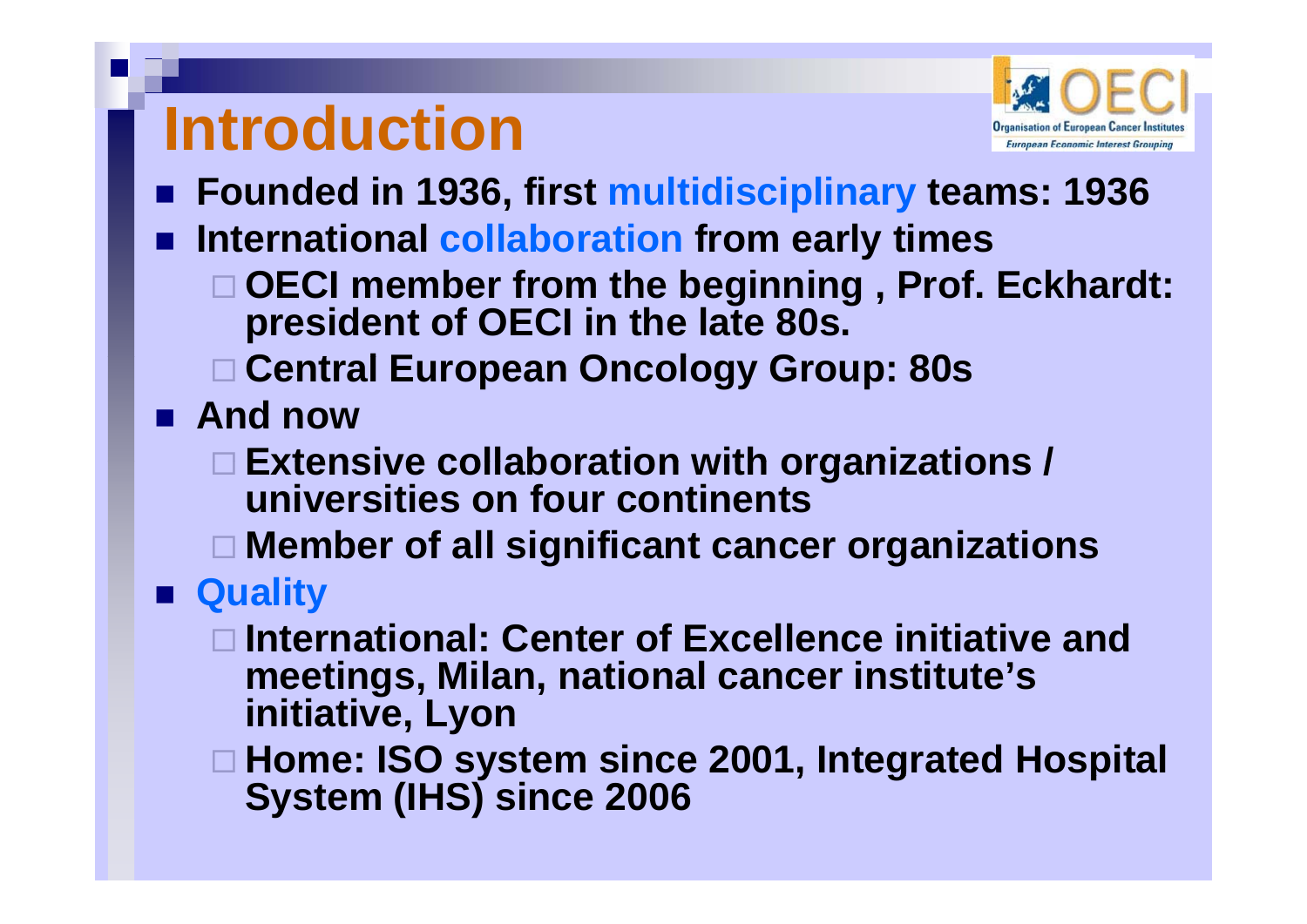# **Introduction**



#### **Comprehensiveness**

- **Full range of clinical activities in cancer**
- **Associated and integrated cancer research center on site**
- $\Box$  Wide range of clinical and translational research local, **academic (EORTC, IBCSG), industry sponsored trials**
- **Graduate and postgraduate education in three medical universities**
- **Elaboration and maintenance of the National Cancer Control Program**
- $\Box$ **Running the National Cancer Registry**
- **Establishment and renewal of national guidelines - 3 rd edition since 1994**
- $\Box$  **National center for epidemiology, methodology and organization of oncology in Hungary**
- $\Box$ **Professional background for civil organizations**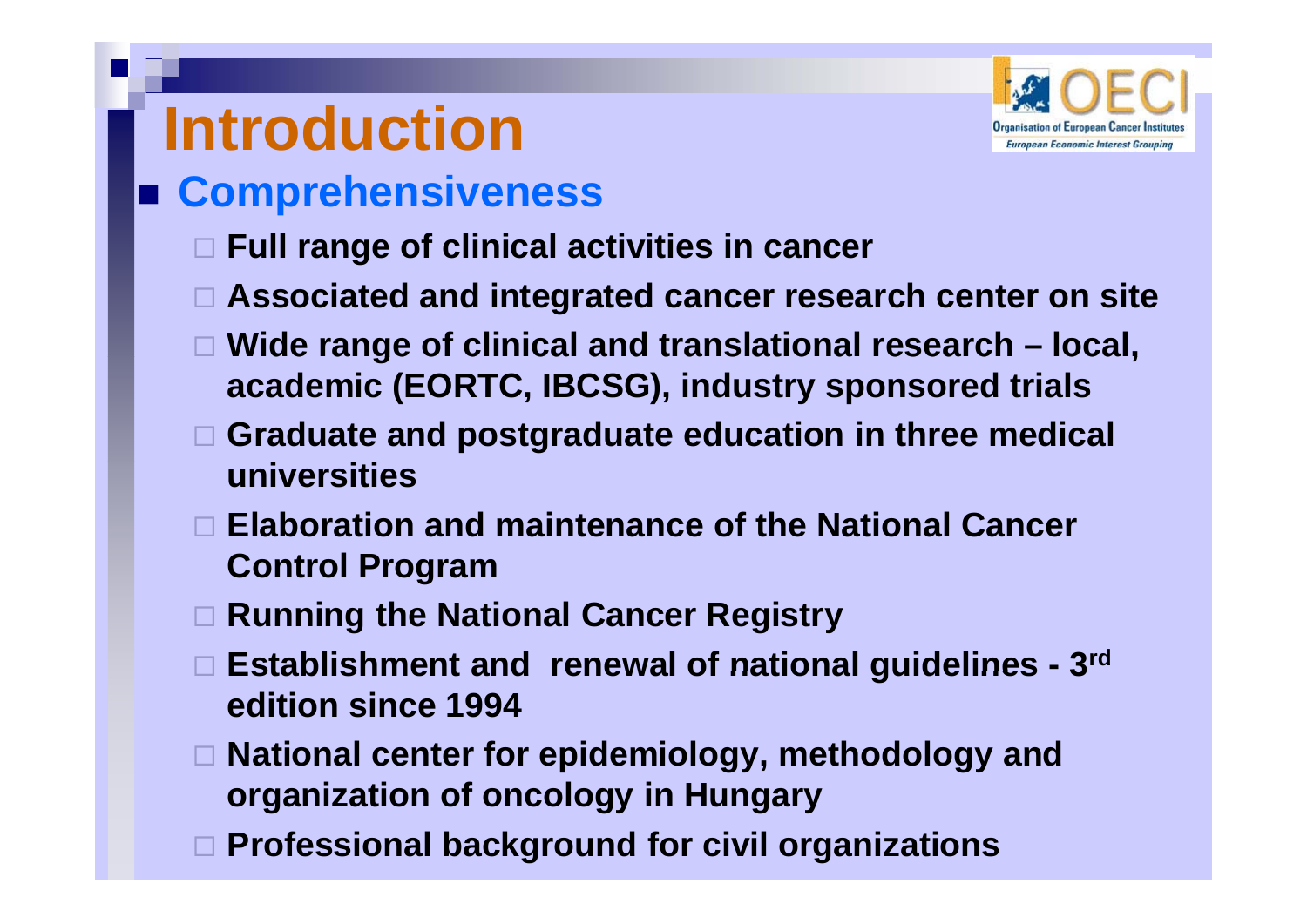### **Organisation of European Cancer Institu European Economic Interest Grouping**

## **Experience with the accreditation**

- **Interested in the quality of oncology care on European level**
- **Support whole heartedly from the very beginning because:**
	- **European oncology care is dispersed and fragmented**
	- $\Box$  **A network of comprehensive cancer centers fully covering whole Europe is needed to serve as focus points to**
		- П **affiliate all surrounding oncology care providers**
		- $\blacksquare$ **give professional background ive**
		- $\blacksquare$ **ensure quality management**
		- $\blacksquare$ **<u><b>E** in order to achieve homogenous and high quality of</u> **cancer care throughout Europe**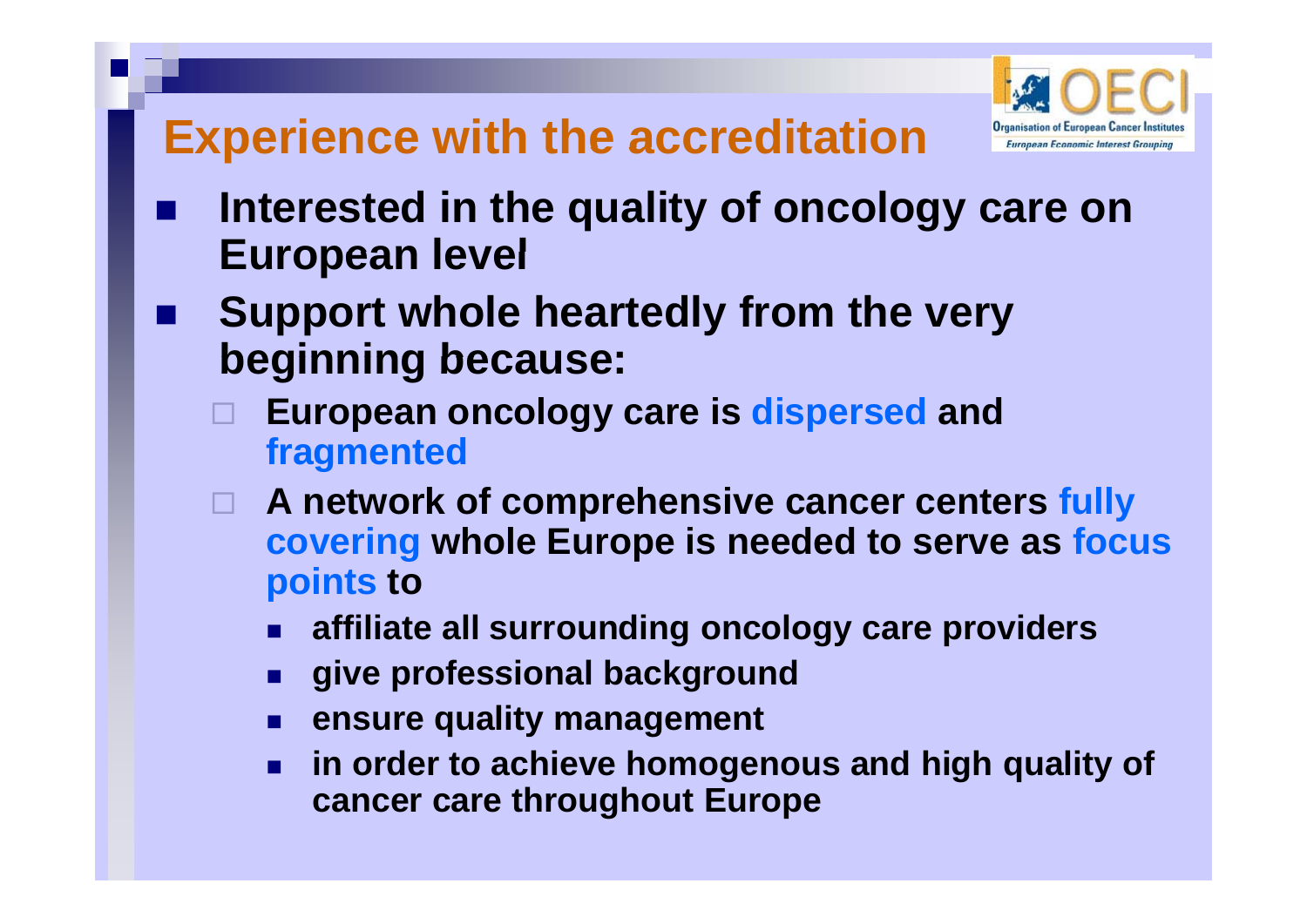## **Experience with the accreditation**



#### **Motivations**

- $\Box$ **Overall improvement of quality**
- $\Box$ **Strengthen comprehensiveness**
- $\Box$ **Improve patient care and satisfaction**
- $\Box$  **I i titi i t l ti l Improving competitiveness in translational and clinical research**
- **Transfer of accreditation and organization knowledge nationwide**
- $\blacksquare$  **The prestige of being internationally accredited**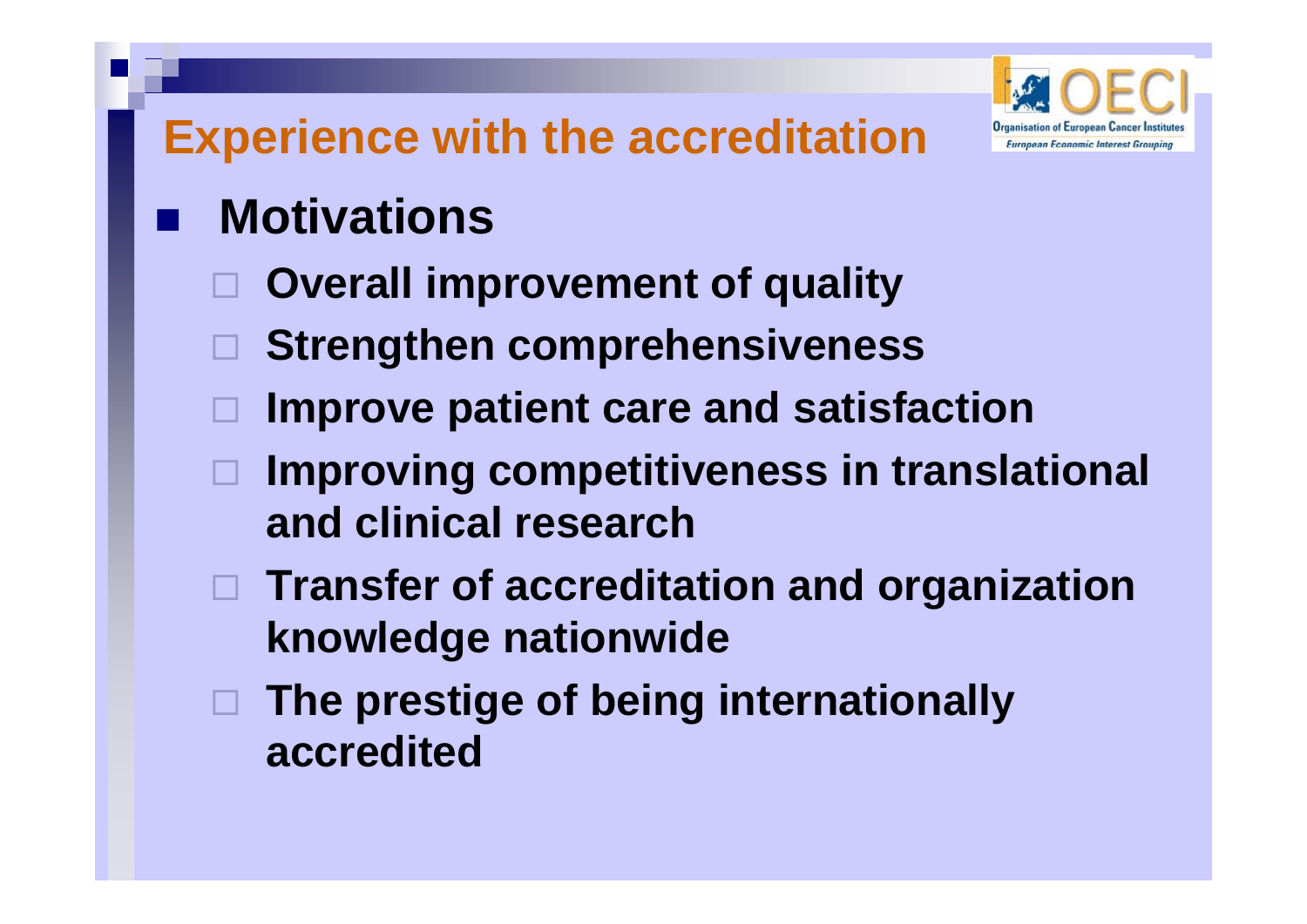### **Organisation of European Cancer European Economic Interest Grouping**

## **Experience with the accreditation**

## **Questionnaire**

- $\Box$ **Requires high amount of work to fill in**
- $\Box$  **Should be more precisely specified in certain**  points (e.g. patient / intervention numbers)
- **□ Requires dedicated team**
- $\blacksquare$  Preparation for the audit
	- $\blacksquare$ **Needs a strong backing from the leadership**
	- $\Box$  **Requires very good communication within the institute**
	- $\Box$  $\Box$  Intensive collaboration with the auditors is **essential**
	- **The most demanding part is the translation of part the documentation**